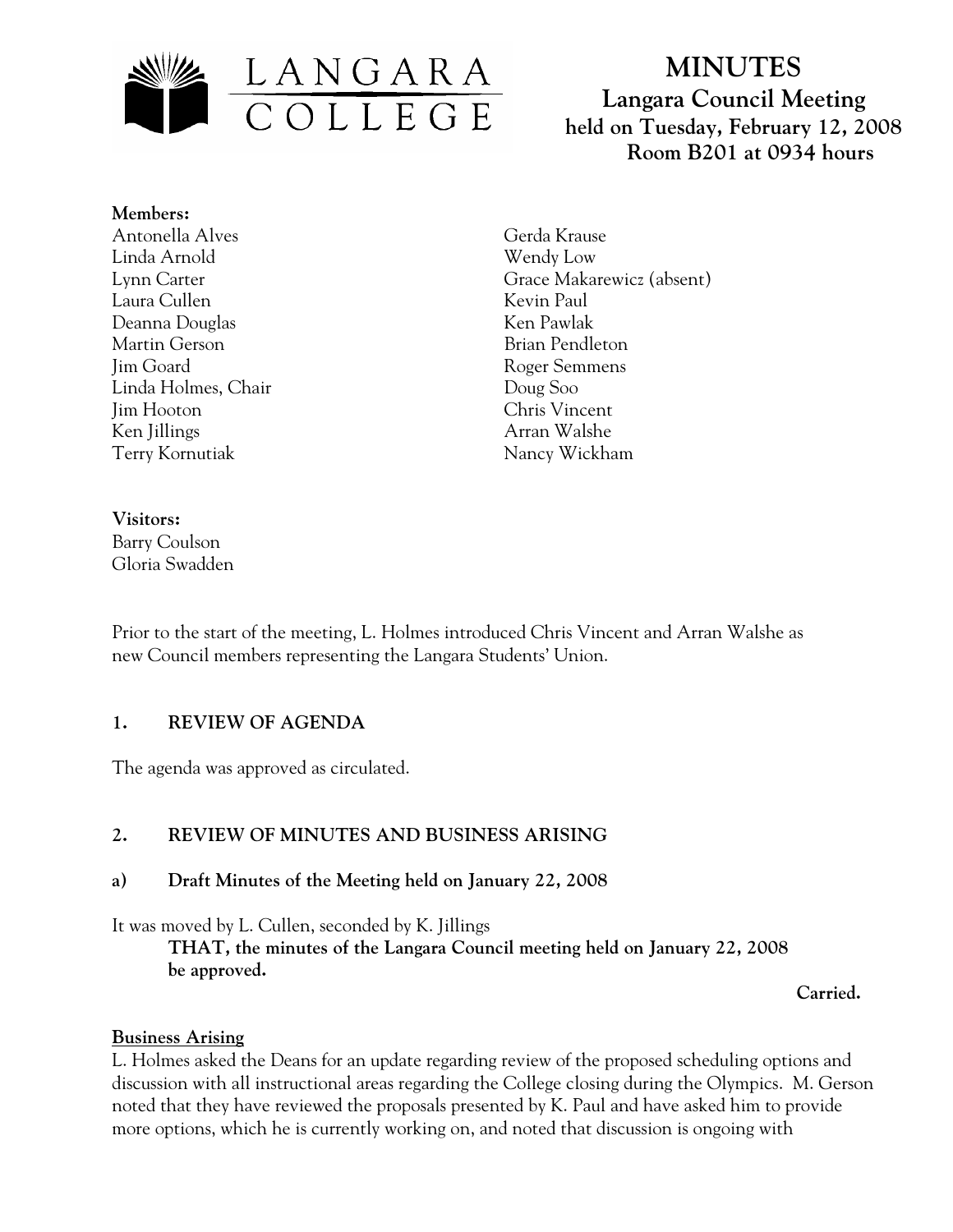instructional areas regarding the issues that need to be dealt with if the college were to close for the 2010 Olympics.

L. Holmes confirmed that Langara Council will have a discussion whether or not the College should close during the 2010 Olympics once all input has been gathered.

## **3. CURRICULUM ITEMS**

### **a) Education Council Meeting held January 15, 2008**

L. Cullen introduced the Summary Report of the Education Council meeting held January 15, 2008, noting that a Langara Environment Institute Seminar was required as a shell course in order to access the Banner system. The course is required by all students enrolling in any one of the three courses associated with the Langara Environment Institute and will be upgraded "S/U" with 0 credits.

L. Cullen further noted that Education Council approved Policy B4003: College Calendar Publication which denotes that the online calendar is considered the current and applicable calendar of the College.

L. Cullen noted that the February 12, 2008 Education Council Meeting was cancelled due to lack of agenda items and therefore no report will be presented at the next Langara Council meeting.

It was moved by L. Cullen, seconded by G. Krause

**THAT, the summary report of the Education Council meeting held January 15, 2008, be received.** 

*Carried. Carried.* 

### **4. ACTION ITEMS**

Nil.

# **5. INFORMATION ITEMS**

D. Douglas noted that the recommendation to increase tuition fees presented at the last Langara Council meeting was approved by the College Board at its meeting held January 31, 2008. The approved increases include: Domestic tuition – 2% increase to \$80.00/credit; Upper Division tuition – 2% increase to \$104.00/credit; and International tuition – 2.4% increase to \$425/credit. D. Douglas distributed at the table an updated Budget Summary which included these increases bringing the total budget to a shortfall of \$1.4M.

### **a) 2008-09 Budget – Enhancements**

D. Douglas noted that at the last meeting an Enhancement List was distributed and members were asked to review and bring their comments/questions to this meeting. Each enhancement item was highlighted and the following points were noted: